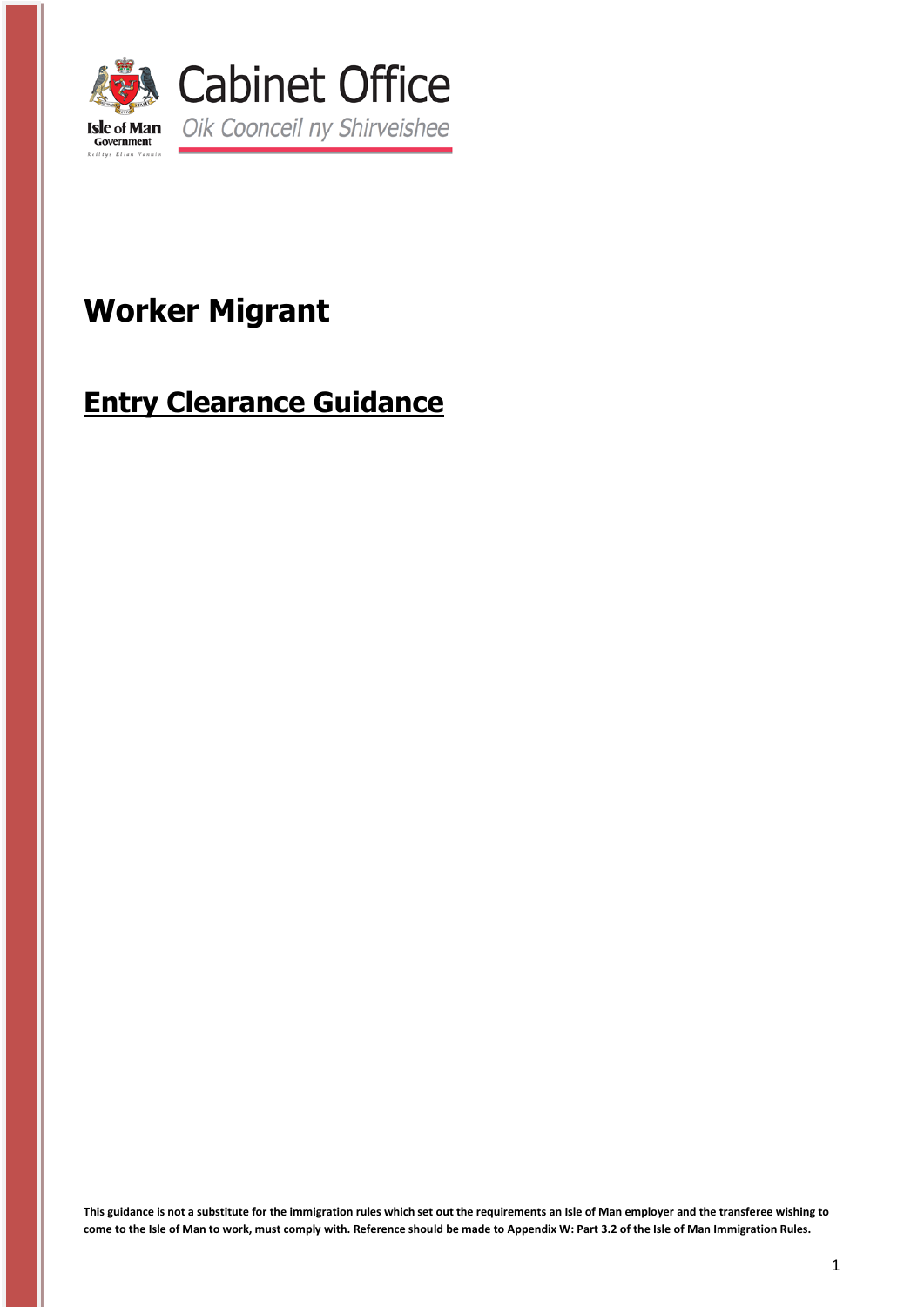

## **Worker Migrant Entry Clearance Guidance Notes**

### **Contents**

The Isle of Man Immigration Service is an office within the Cabinet Office of the Isle of Man Government. The Cabinet Office is a department of Government.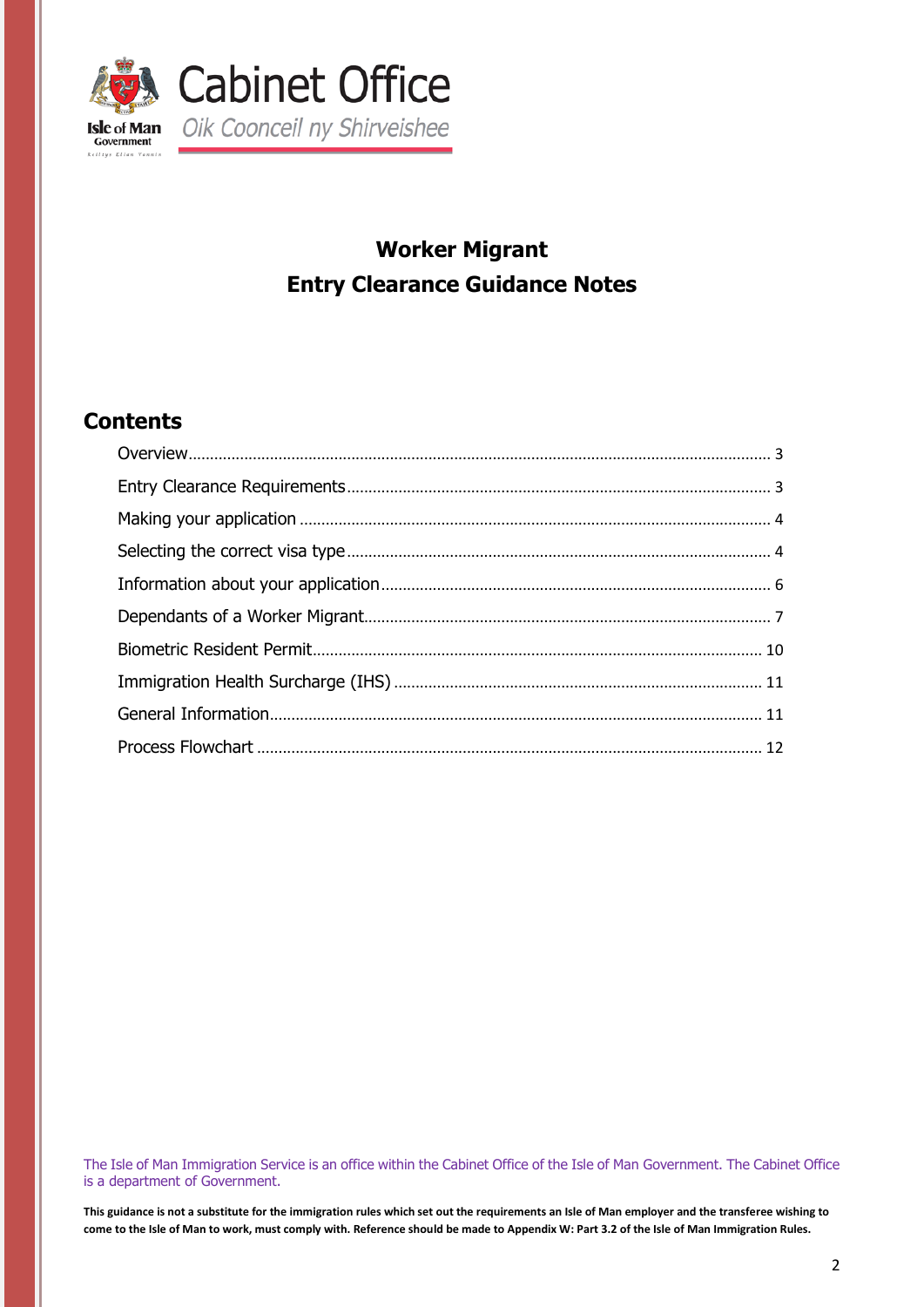

### <span id="page-2-0"></span>**Overview**

The Worker Migrant route enables Isle of Man employers to hire workers from outside the European Economic Area to fill a particular full time genuine vacancy that cannot be filled by a Settled Worker.

An application made under this route MUST be supported by a valid Confirmation of Employment provided by the Isle of Man Employer.

Applicants under the Worker Migrant route must meet the appropriate English language requirements.

#### <span id="page-2-1"></span>Entry Clearance Requirements

Entry clearance must be granted **before** a person arrives in the Isle of Man.

To qualify for leave to remain applicants must meet the requirements of Part 2.2 of Appendix W to the Immigration Rules.

An overview of the requirements to be met are set out below, however an applicant should satisfy themselves that they meet all relevant requirements of the Isle of Man Immigration Rules before applying. For the full requirements refer to Part 2.2 of Appendix W to the Immigration Rules.

- The applicant must provide a valid Confirmation of Employment.
- The applicant must satisfy the English language requirements. In most cases, the required level is B1 of the Common European Framework for Language in all four components, and this can be demonstrated by submitting a test which is on the Home Office SELT list. Applicants are also considered to have satisfied this requirement if they are nationals of a majority English-speaking country, or have completed a degree that was taught in English and has been certified by UK NARIC. For more information, refer to Appendix B of the Immigration Rules.
- The applicant must meet a required level of funds as set out in Appendix C of the Immigration Rules.
- The Salary for the employment must meet the Appropriate Salary requirements. A salary will only be considered appropriate where the migrant is to be paid whichever is the higher of:
	- 1. a minimum of £20,800, or
	- 2. the appropriate rate for the employment as set out in Part 7 of Appendix W to the Immigration Rules.
- The applicant must meet a required level of funds as set out in Appendix C of the Immigration Rules.
- The applicant must be able to maintain and accommodate himself or herself and any dependants adequately without recourse to public funds.
- The applicant must not be employed by an independent third party which is not the Employer.
- Excluding SOC Codes, 2413 Solicitors, or 2211 Medical practitioners, the applicant must not be self-employed or in a position akin to self-employed. For this reason the Worker Migrant must not:
	- (a) have the final say in the running of the Employer's business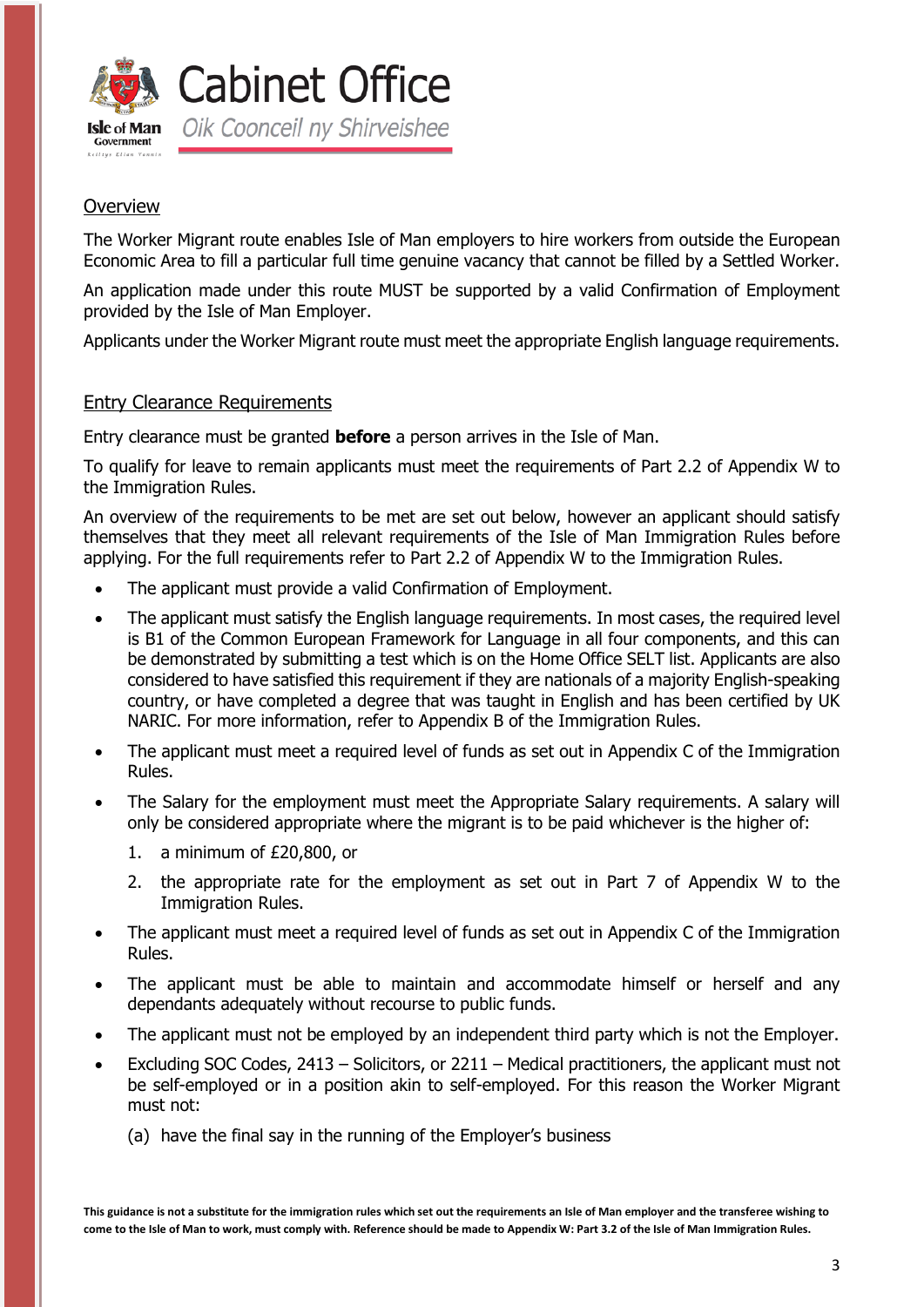

**Cabinet Office** 

- (b) invest their own money in the Employer's business or act as surety or guarantor for the business,
- (c) responsible for covering the losses of the business,
- (d) provide the major items of equipment needed to do his or her employment, although the Worker Migrant may provide small personal tools required for that purpose; ,
- (e) be free to hire other people on terms of the applicant's own choice, to do the work for which he or she has himself been employed,
- (f) pay himself, herself or another employee from the applicant's personal funds,
- (g) be obliged to correct unsatisfactory work in his or her own time or expense, or
- (h) be expected to pay his or her own tax and National Insurance.
- (i) The above restrictions will be construed widely and any arrangement with the Employer's business or any related business, structure or entity which amounts to self-employment will not be permitted. The Employer will at all times be required to pay tax and National Insurance on the salary of the Worker Migrant and payment of the Worker Migrant by repayment of shareholder loans or similar arrangements is not permitted.

#### <span id="page-3-0"></span>Making your application

Applications are made online using the UK Visa and Immigration website AccessUK which can be accessed here<https://visas-immigration.service.gov.uk/apply-visa-type/funnel>

<span id="page-3-1"></span>Your application will be routed to the Isle of Man Immigration Service for consideration.

#### Selecting the correct visa type

When applying as a Worker Migrant, applicants must select the following option on the AccessUK website (see screen shot for further guidance)

Select Visa category = **"Visit, study, work or settle"**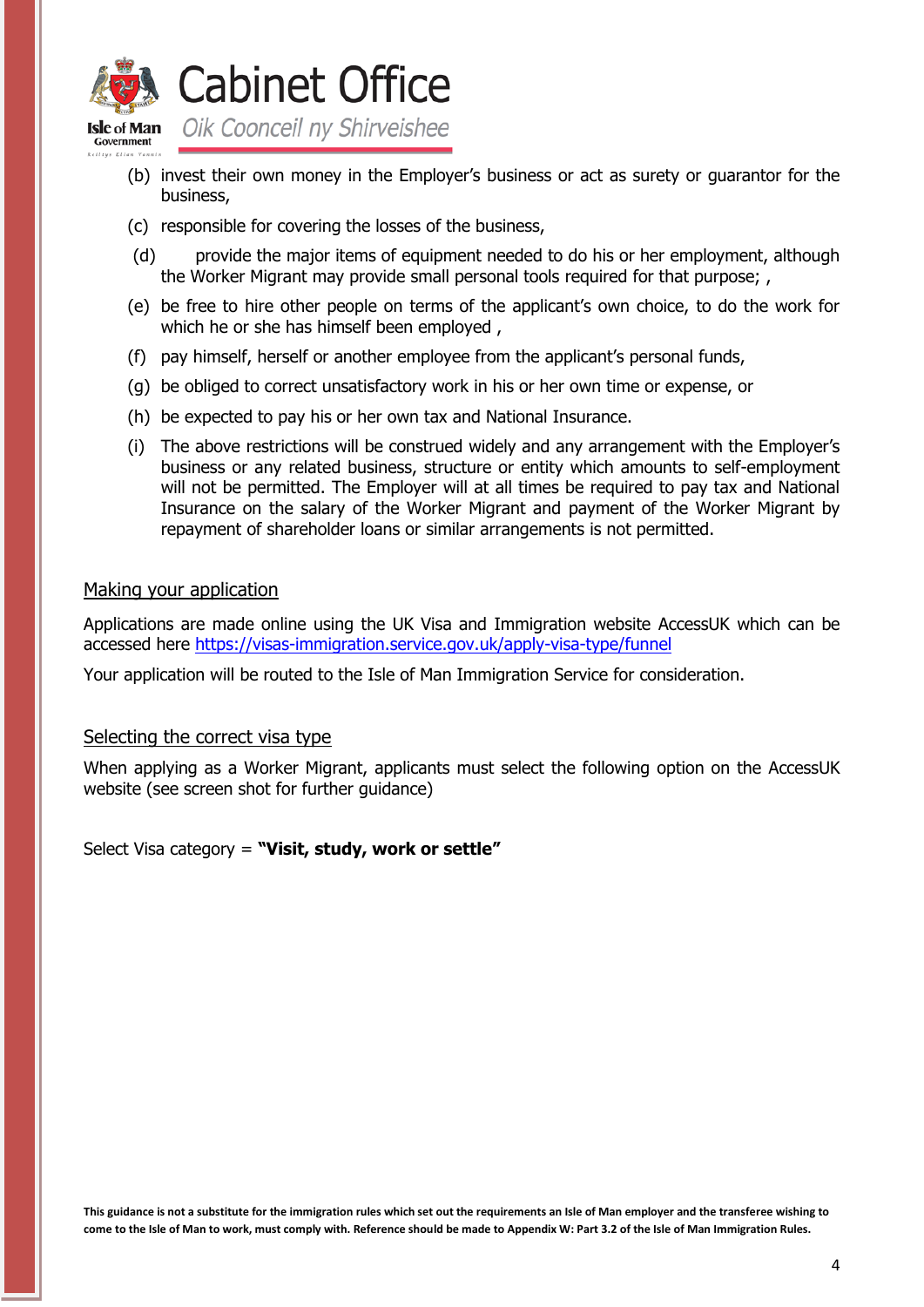

## Select a visa category

You will be shown more information once you select a category, click 'Next' and enter the country you are applying from.

Join or accompany a family member, who either is already in or will be travelling to the UK, the Channel Islands or the Isle of Man (and you cannot apply on any other form)

Armed forces subject to immigration control and dependants, relevant civilian employees, former member of UK armed forces (HM forces) or a bereaved family member of certain armed forces



Other work visas for the UK (non points-based working visas)

Visit, study, work or settle in certain British Crown dependencies, Commonwealth countries or British overseas territories

Return to the UK after you were removed, deported or left the UK and have won an appeal against an immigration decision made by the Home Office



#### Select Visa category = **"Isle of Man worker migrant"**.

| Visa type                                                   | Visa application fee<br>(GBP) |                  |
|-------------------------------------------------------------|-------------------------------|------------------|
| Isle of Man worker (Intra-company<br>transfer) migrant      | £610                          | <b>Apply now</b> |
| $\blacktriangleright$ Find out if you are eligible to apply |                               |                  |
| Isle of Man worker migrant                                  | £610                          | <b>Apply now</b> |

 $\blacktriangleright$  Find out if you are eligible to apply

The applicant will be prompted to create an account on the AccessUK website and will then be guided though the various fields and sections to complete to apply for the Isle of Man Worker Migrant route, finishing on the section **"Information about your application"**.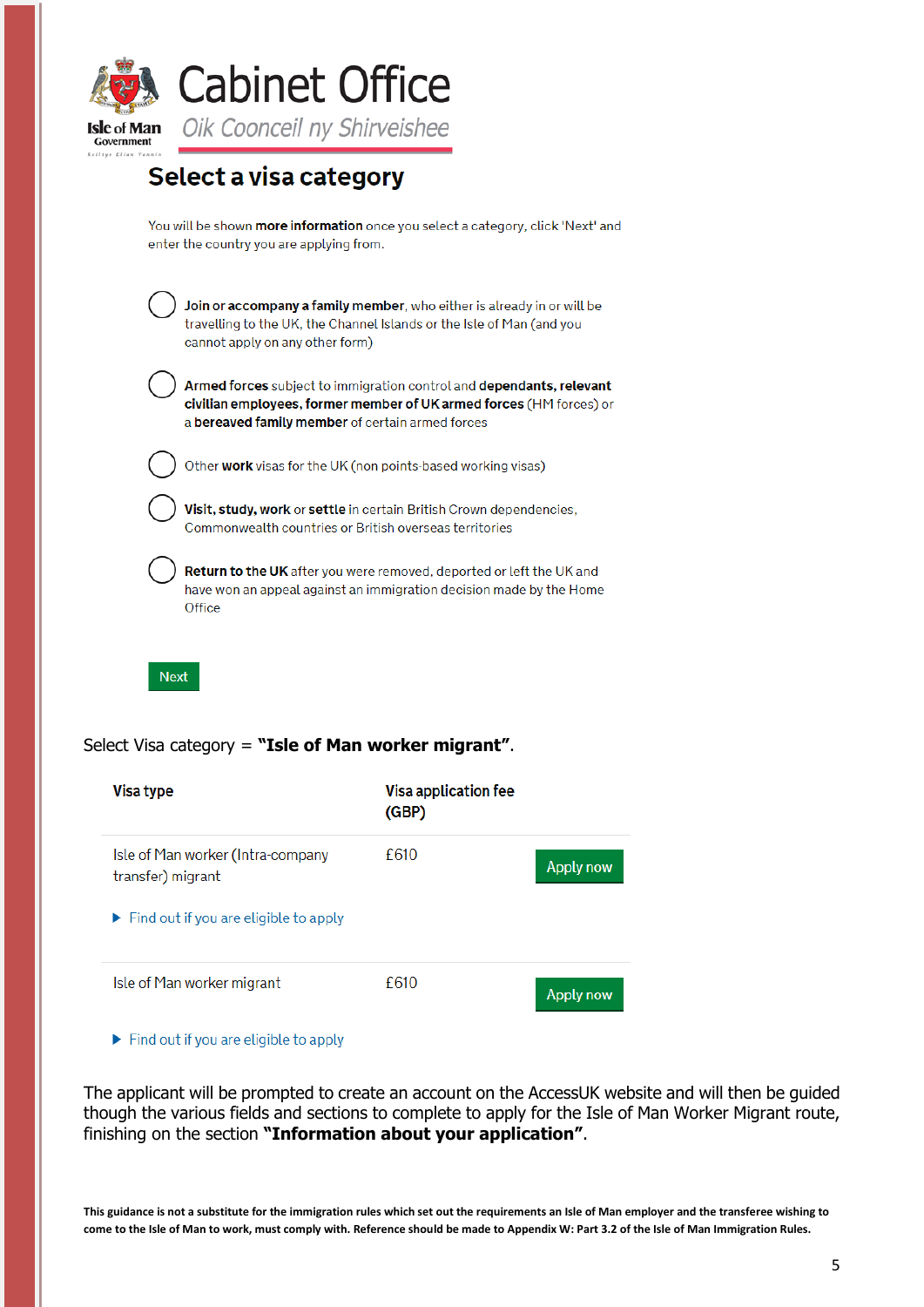

#### <span id="page-5-0"></span>Information about your application

Your category of application:

#### **Isle of Man worker migrant**

Provide additional information about your application. You do not need to provide details that you have already provided in this application.

Select the guidance for your category of application below to read about the additional information you should provide.

- $\blacktriangleright$  To visit
- $\blacktriangleright$  For work or business
- $\blacktriangleright$  To study
- $\blacktriangleright$  For temporary residence
- $\blacktriangleright$  To settle

| 3000 characters remaining of 3000 characters |  |
|----------------------------------------------|--|

Save and continue

The applicant needs to complete this with the information requested in the "For work or business" dropdown

#### ▼ For work or business

If this is a work or employment route, provide information about:

- your employer or business
- your contract of employment or business plan

Cancel

- where you will work
- what you will earn
- any reference numbers that your employer has given you
- when you plan to arrive
- when you plan to leave
- · where you will stay

You can either supply evidence to support the above or provide details below.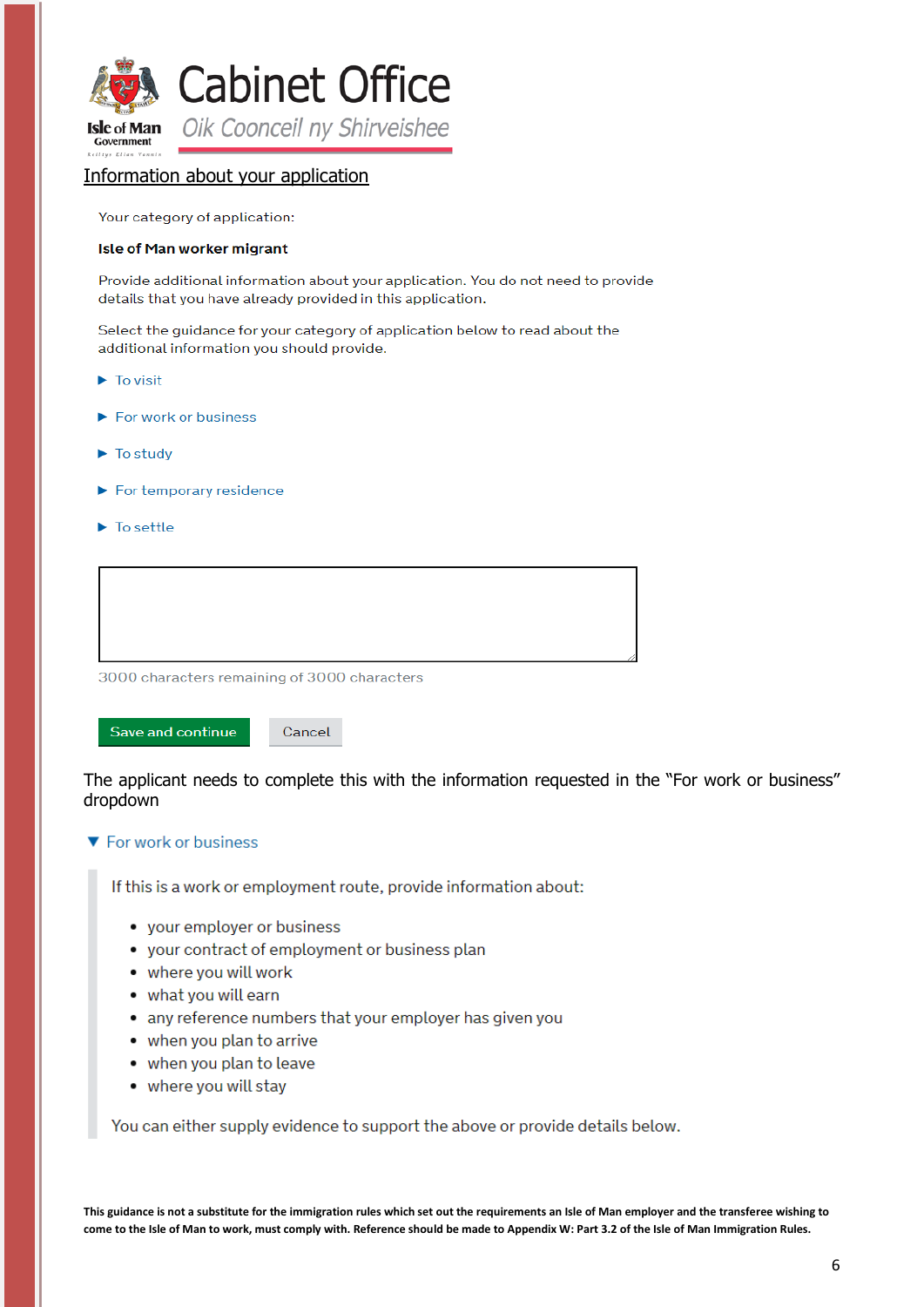

Once the applicant has completed the form and the Declaration page, they will then be taken to the fee payment page.

### <span id="page-6-0"></span>Dependants of a Worker Migrant

When applying for a visa as the dependant of a Worker Migrant, applicants should select from the following options from the application accessed via the AccessUK website (see screen shot for further guidance):<https://visas-immigration.service.gov.uk/apply-visa-type/funnel>

Select Visa category = **"Join or accompany a family member"**.

## Select a visa category

You will be shown more information once you select a category, click 'Next' and enter the country you are applying from.

Join or accompany a family member, who either is already in or will be travelling to the UK, the Channel Islands or the Isle of Man (and you cannot apply on any other form)

Armed forces subject to immigration control and dependants, relevant civilian employees, former member of UK armed forces (HM forces) or a bereaved family member of certain armed forces

Other work visas for the UK (non points-based working visas)

Visit, study, work or settle in certain British Crown dependencies, Commonwealth countries or British overseas territories

Return to the UK after you were removed, deported or left the UK and have won an appeal against an immigration decision made by the Home Office

#### **Next**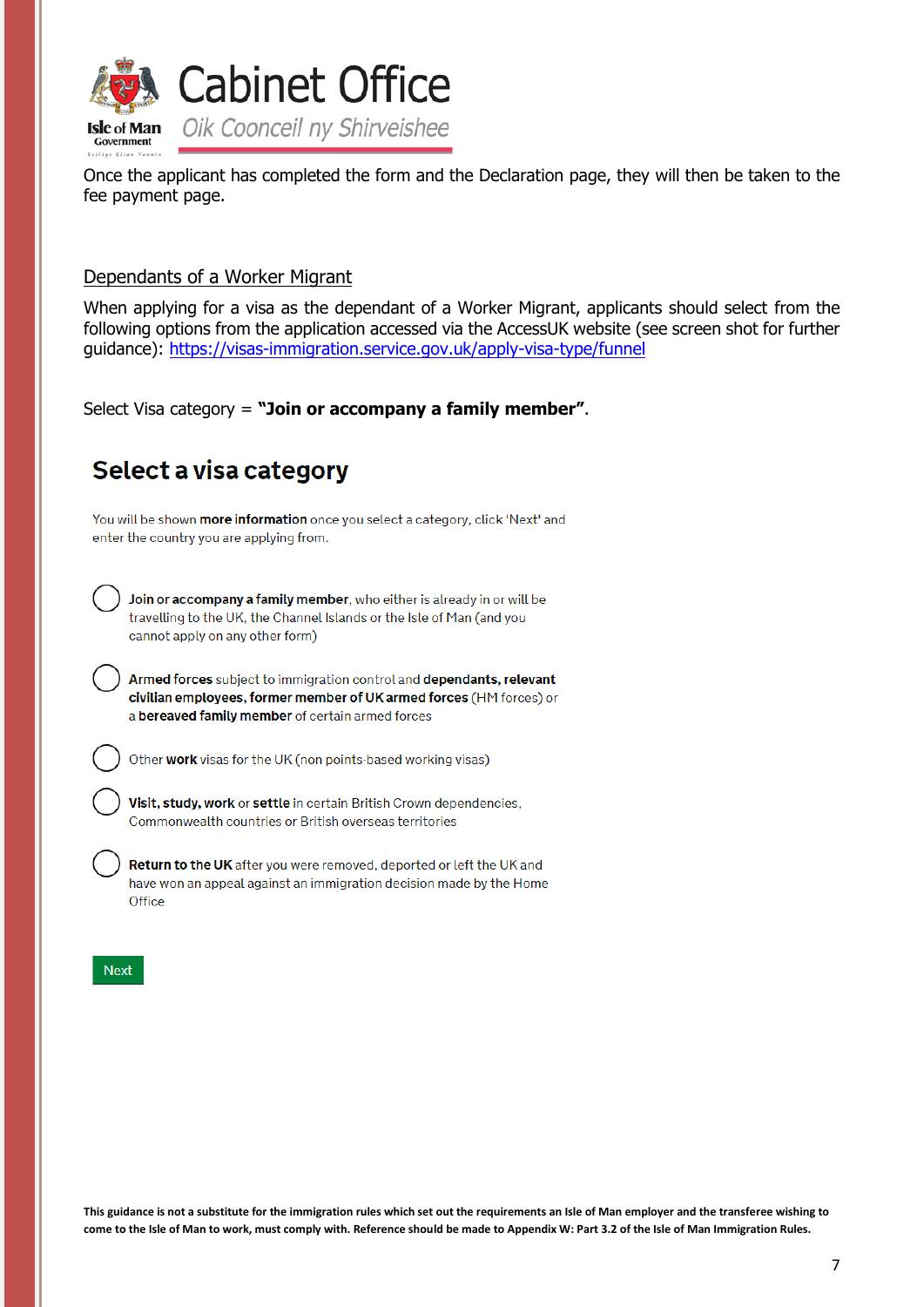

Select Visa subcategory that is relevant

## Select a visa subcategory

You will be shown more information once you select a subcategory, click 'Next' and enter the country you are applying from.

Your family member may already have (or is currently applying for) permission to be in the UK. Select the category most relevant to the family member you are joining or accompanying.

Your family member is:



Working in the UK, the Channel Islands or the Isle of Man

Studying in the UK, the Channel Islands or the Isle of Man

In the UK with refugee leave or with humanitarian protection

A current or former member of UK armed forces (HM forces)

A British citizen, settled in the UK or in the UK for another reason

**Next** 

Visa subcategory = **"Working in the UK, the Channel Islands or the Isle of Man"**.

Visa type = **"Partner or child of and Isle of Man worker Migrant"**

The applicant will be prompted to create an account on the AccessUK website and will then be guided though the various fields and sections to complete to apply for the Isle of Man Worker Migrant route, finishing on the section **"Information about your application"**.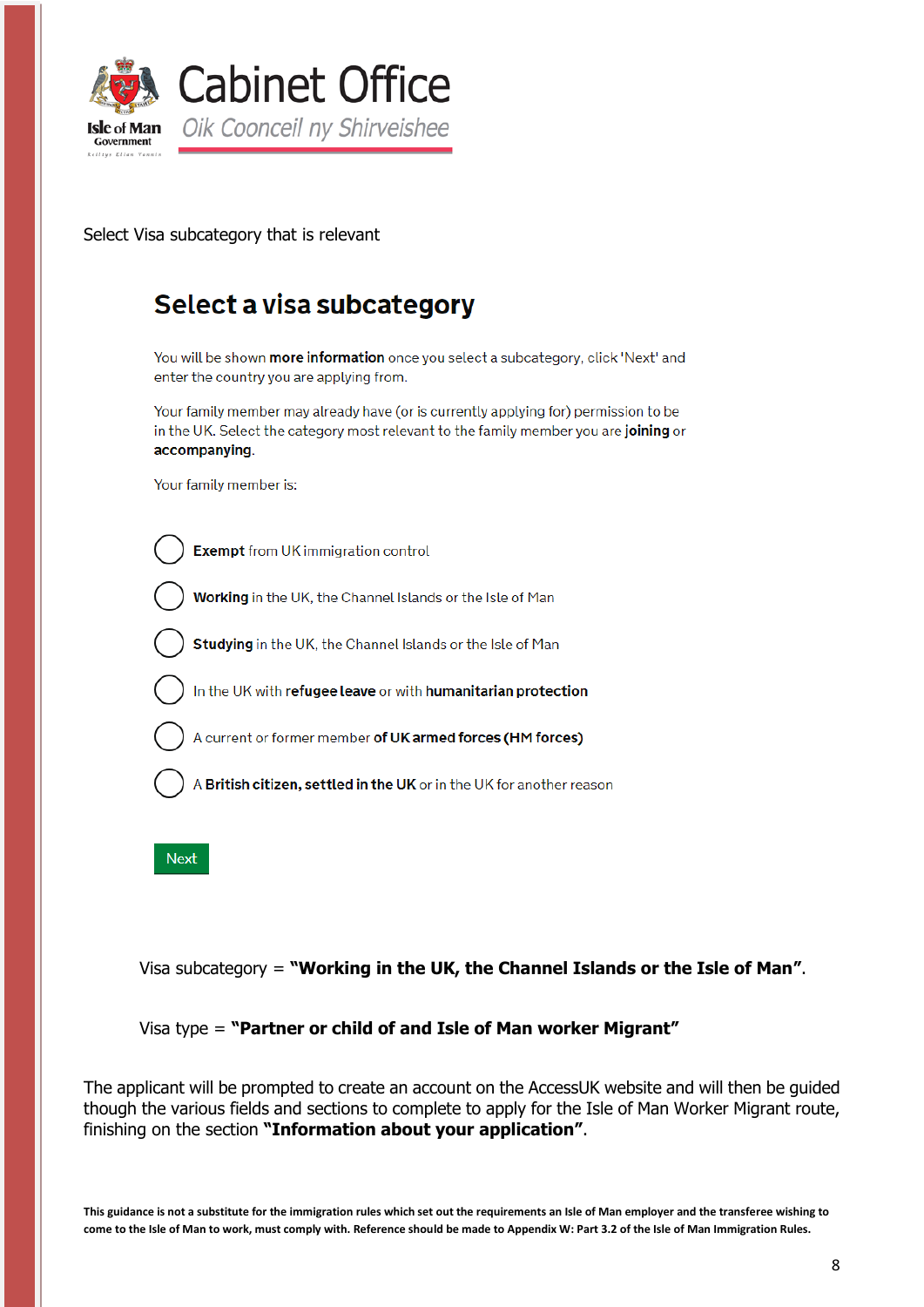

#### Information about your application

Your category of application:

#### Partner or child of an Isle of Man worker migrant

Provide additional information about your application. You do not need to provide details that you have already provided in this application.

Select the guidance for your category of application below to read about the additional information you should provide.

You are joining or accompanying someone who is:

- $\blacktriangleright$  Exempt from immigration control
- ▶ Working in the UK, the Channel Islands or the Isle of Man
- Studying in the UK, the Channel Islands or the Isle of Man
- A British citizen, settled in the UK or is in the UK with limited leave to enter or remain in a family category
- In the UK with refugee leave or under humanitarian protection

Maximum of 3,000 characters

Save and continue

The applicant needs to complete this with the information requested in the Working in the UK, the Channel Islands or the Isle of Man dropdown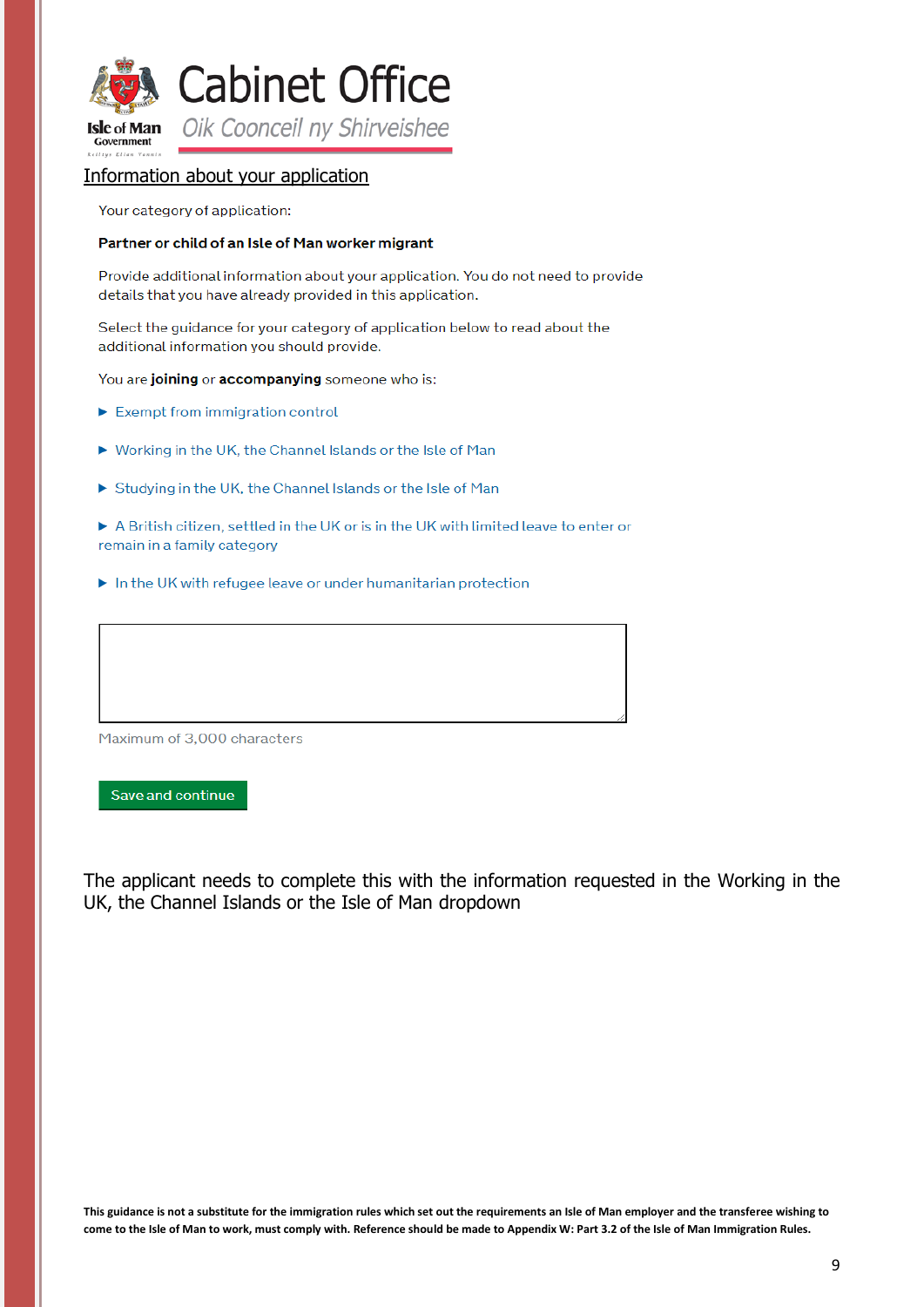

#### ▼ Working in the UK, the Channel Islands or the Isle of Man

Provide information about the person you are dependant on, such as:

- their employer or business
- where they will work
- what they will earn
- your relationship with them

You should also provide additional information about:

- how you will be maintained and accommodated in the UK, the Channel Islands or the Isle of Man
- where you will stay in the UK, the Channel Islands or the Isle of Man

You can either supply evidence to support the above or provide details below.

When the applicant has completed the form and the Declaration page, they will then be taken to the fee payment page.

Once the fee has been paid you will be taken to the next steps to be completed for Biometric Resident Permit and Immigration Health Survey.

#### <span id="page-9-0"></span>Biometric Resident Permit

Worker Migrants and their families coming to the Isle of Man will not be issued with a Biometric Resident Permit.

To complete this section regarding where the Biometric Resident Permit must be collected from Select "Collect from a UK Post Office" and insert the postcode SW1H 0AX.

The Isle of Man Immigration Service does not issue Biometric Resident Permits, a vignette (the visa) will be placed into your passport. This will state your visa category, visa issue and visa expiry dates.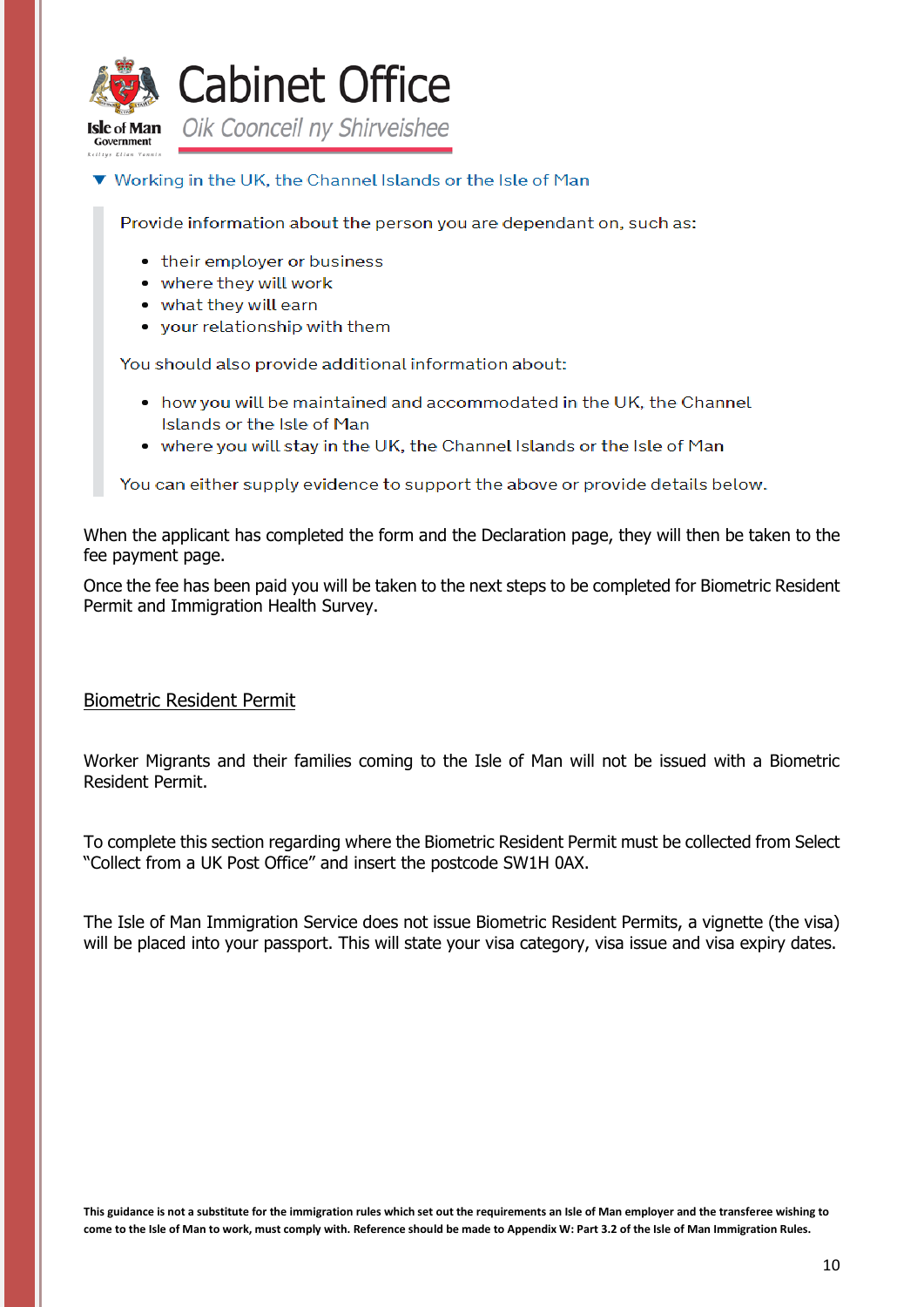

### <span id="page-10-0"></span>Immigration Health Surcharge (IHS)

Having made your appointment to provide your biometric data, you will be taken to the IHS section.

Isle of Man applicants are exempt from paying the IHS. However, applicants must continue to complete this section to obtain an IHS reference number.

On the IHS screen, select that you are applying to stay in the Isle of Man, Jersey or Guernsey.

Having completed these sections and confirmed your details are correct, it will show you are exempt from paying the IHS. You will be provided with an IHS reference number.

You will then be taken to the Biometric appointment booking webpage.

#### **Biometric Appointment**

Once you have completed the above application process, you will be redirected to the biometric appointment booking webpage in order for you to make an appointment to provide your biometric data and supporting documentation.

When you attend your appointment to give your biometric data, you should also take with you all necessary documentation required to support your application, including your passport and Confirmation of Employment.

<span id="page-10-1"></span>General Information

Missing documentation could result in your application being delayed or refused.

Your passport will be returned to you once a decision has been made on your application.

The process from starting the application to arriving in the Isle of Man can take up to 3 months to complete. **Your passport will be retained UK Visas and Immigration (UKVI) until a decision has been made on your application. You should not book any travel until you have received a decision on your visa application and have had your passport returned to you. The Isle of Man Immigration Service does not accept any responsibility for travel that is booked by you.**

If the application is successful, a vignette (the visa) will be placed into your passport. This will state your visa category, visa issue and visa expiry dates.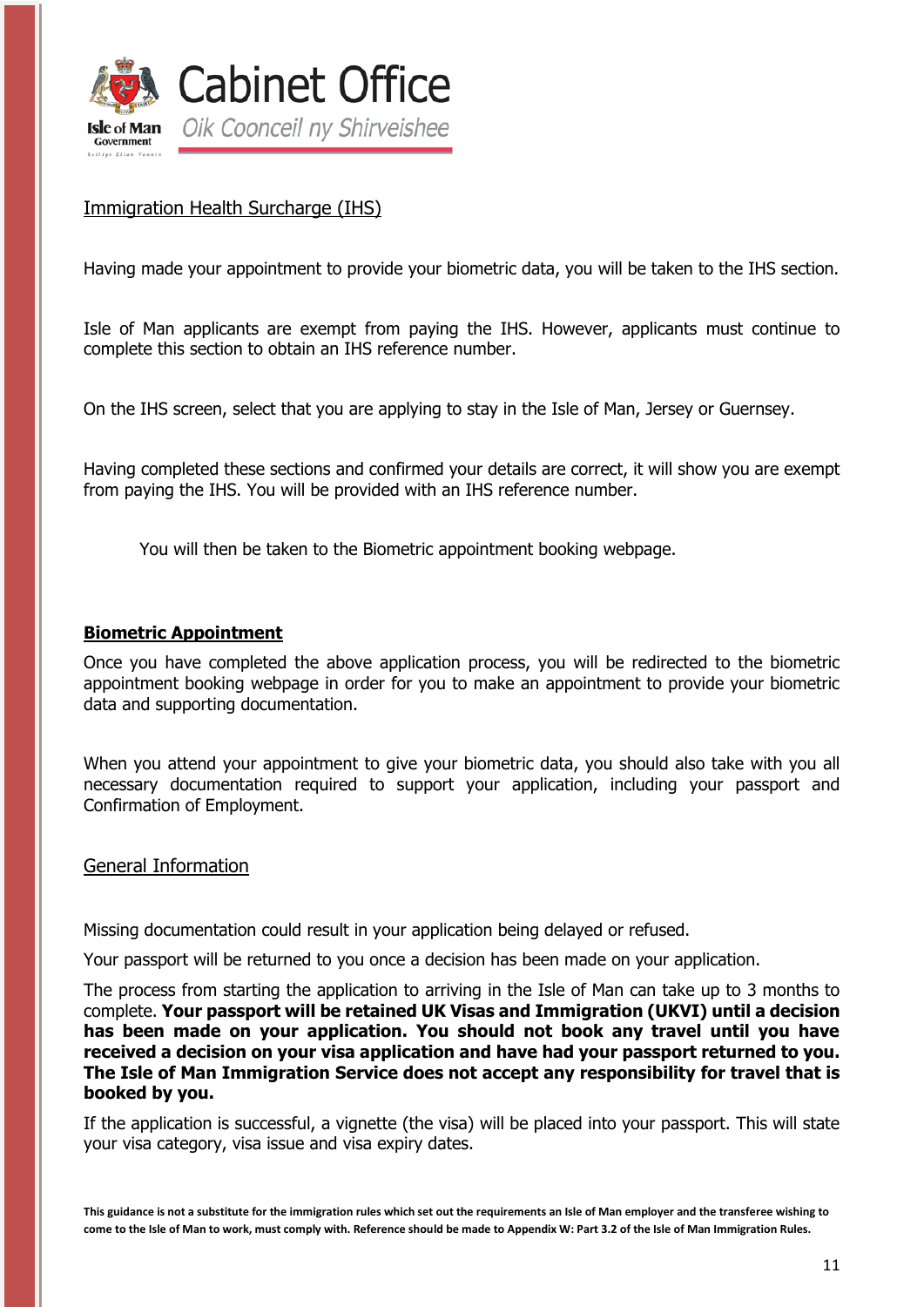

### <span id="page-11-0"></span>Process Flowchart

Applicant obtains a vaild Confirmation of Employment (CoE) from their

Isle of Man Employer

Applicant completes their online application for entry clearance to the Isle of Man

Appointment to provide biometric data and all supporting documentation is attended

Application sent to Isle of Man Immigration Service for consideration

If approved, the passport containing a vignette which will serve as the visa

is returned to applicant

Applicant makes arrangements to travel to Isle of Man to take up work.